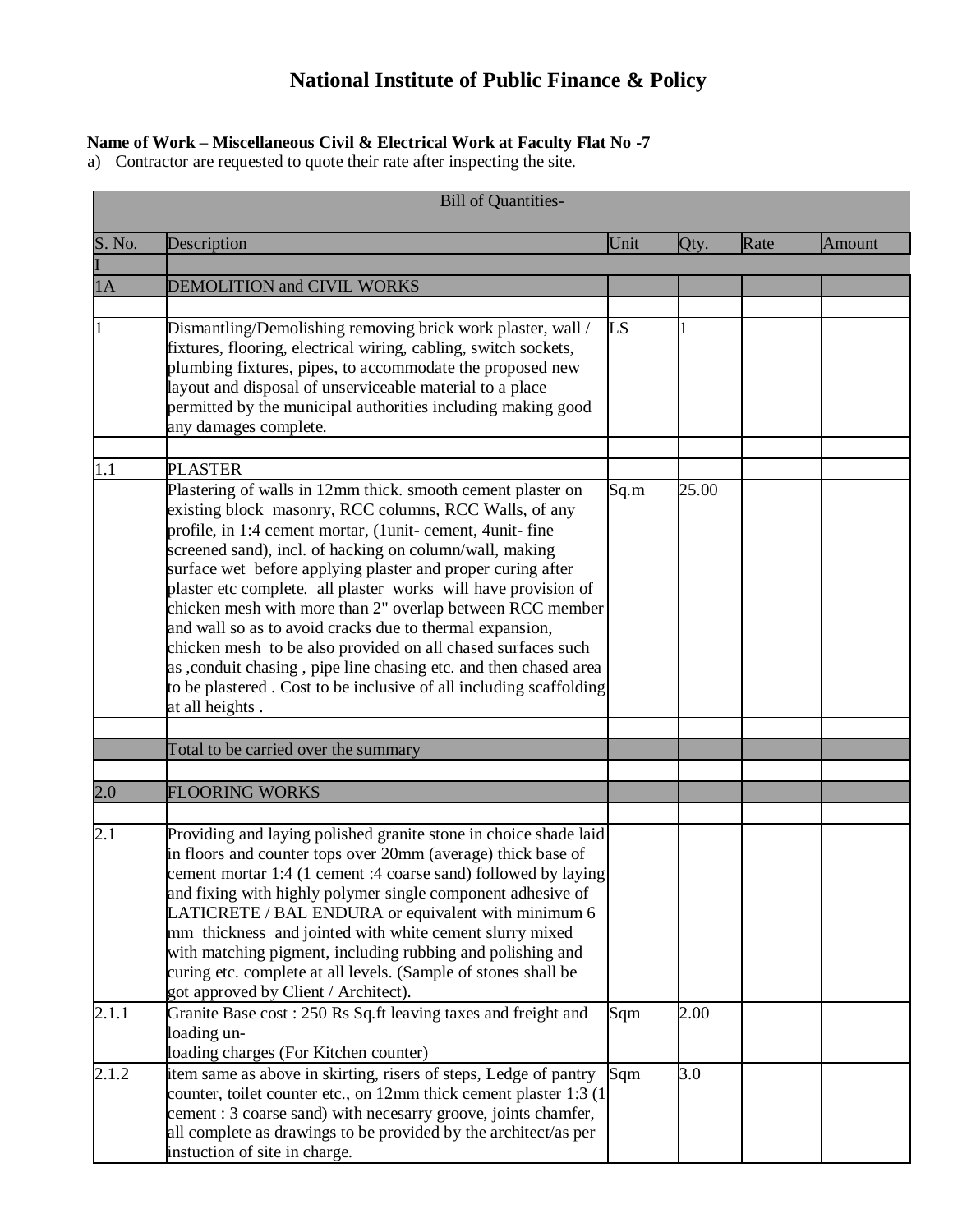| 2.1.3 | For making nosing (edge moulding, half round/full round) in | <b>R</b> mt | <b>8.00</b> |  |
|-------|-------------------------------------------------------------|-------------|-------------|--|
|       | required shape treads of                                    |             |             |  |
|       | steps, Kitchen Counter etc.                                 |             |             |  |
|       |                                                             |             |             |  |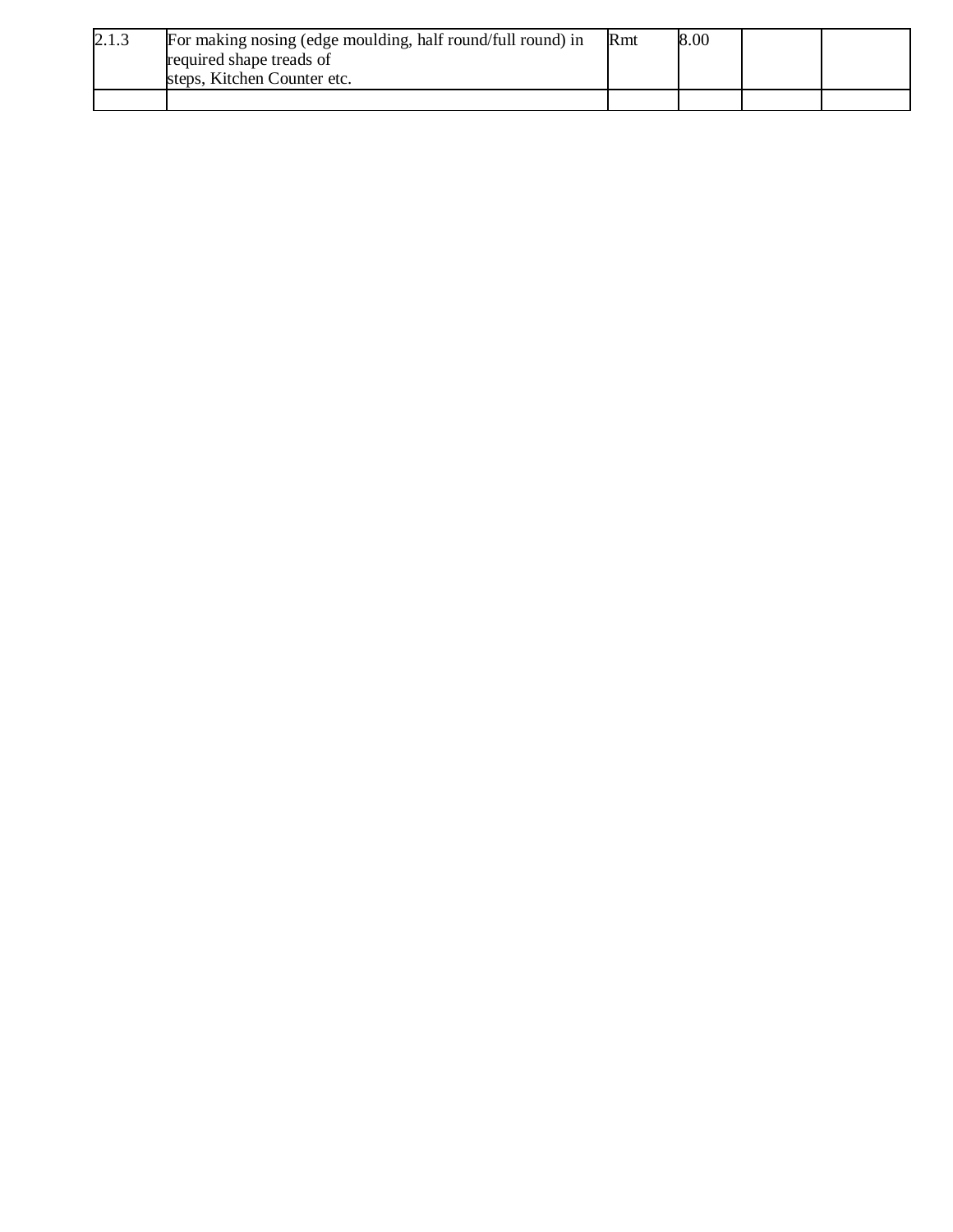| S. No.           | Description                                                                                                                                                                                                                                                                                                                                                                                                                                  | Unit  | Qty.  | Rate | Amount |
|------------------|----------------------------------------------------------------------------------------------------------------------------------------------------------------------------------------------------------------------------------------------------------------------------------------------------------------------------------------------------------------------------------------------------------------------------------------------|-------|-------|------|--------|
| 2.1.4            | P/F 300x300 mm of Somany/NITCO/ HR JOHNSON /<br>KAJARIA digital floor tiles (as per approval) - of following<br>sizes and models in floors/skirting, tops laid in pidilite tiling<br>adhesive and jointed with white cement slurry @ 3.3 kg/sqm<br>including pointing in white cement mixed with matching<br>pigments, laid in approved pattern as per detailed in drawing<br>including curing, cleaning, material, labour, plant &          | Sqm   | 30.00 |      |        |
|                  | machinery etc. compete as directed over the existing flooring<br>with roff grout, tiles laid in proper line and level or laid on 20<br>mm thick cement mortar 1:4 (1 cement : 4 coarse sand ). Basic<br>cost of tile(project tile cost including taxes & discount is Rs<br>520 /sq.m. without transportation charges) FOR FLOORING<br>AND SKIRTING IN TOILETS.                                                                               |       |       |      |        |
| 2.1.5            | Tile Dado                                                                                                                                                                                                                                                                                                                                                                                                                                    |       |       |      |        |
|                  | Providing and Laying tile dado of approved make, shade and<br>pattern as approved by Architect, with epoxy grouting, making<br>grooves using 2/3mm PVC spacers and epoxy grouted with tile<br>grouted of matching shade of tile including cutting, grouting the<br>joints with epoxy grout of endure or equivalent and pigment to<br>match the shade of tile including cutting, etc. complete in all<br>respects as per pattern and drawing. |       |       |      |        |
| 2 1.6            | With Tile (Basic rate of tiles Rs. 80/- Sft leaving taxes and<br>freight and<br>Loading un loading charges) for Toilet & kitchen higlighter on<br>walls. Make: Kajaria/ Somany/ NITCO                                                                                                                                                                                                                                                        | sqm.  | 15.00 |      |        |
| 2.1.7            | With Tile (Basic rate of tiles Rs. 60/- Sft leaving taxes and<br>freight and<br>loading un loading charges) for Toilets & kitchen walls other<br>then higlighter. Make: Kajaria/ Somany/ NITCO                                                                                                                                                                                                                                               | sqm.  | 33.00 |      |        |
|                  | Total to be carried over the summary                                                                                                                                                                                                                                                                                                                                                                                                         |       |       |      |        |
|                  |                                                                                                                                                                                                                                                                                                                                                                                                                                              |       |       |      |        |
| 3.0              | <b>DOOR / WINDOW WORKS</b>                                                                                                                                                                                                                                                                                                                                                                                                                   |       |       |      |        |
| $\overline{3.1}$ | P/f SS Curtain rods with necessary fixing arrangements,<br>accessories, side mounts etc.<br>$\Box$<br>all complete upto satisfaction of the architect.                                                                                                                                                                                                                                                                                       | r.mt. | 28.00 |      |        |
|                  |                                                                                                                                                                                                                                                                                                                                                                                                                                              |       |       |      |        |
|                  | Total to be carried over the summary                                                                                                                                                                                                                                                                                                                                                                                                         |       |       |      |        |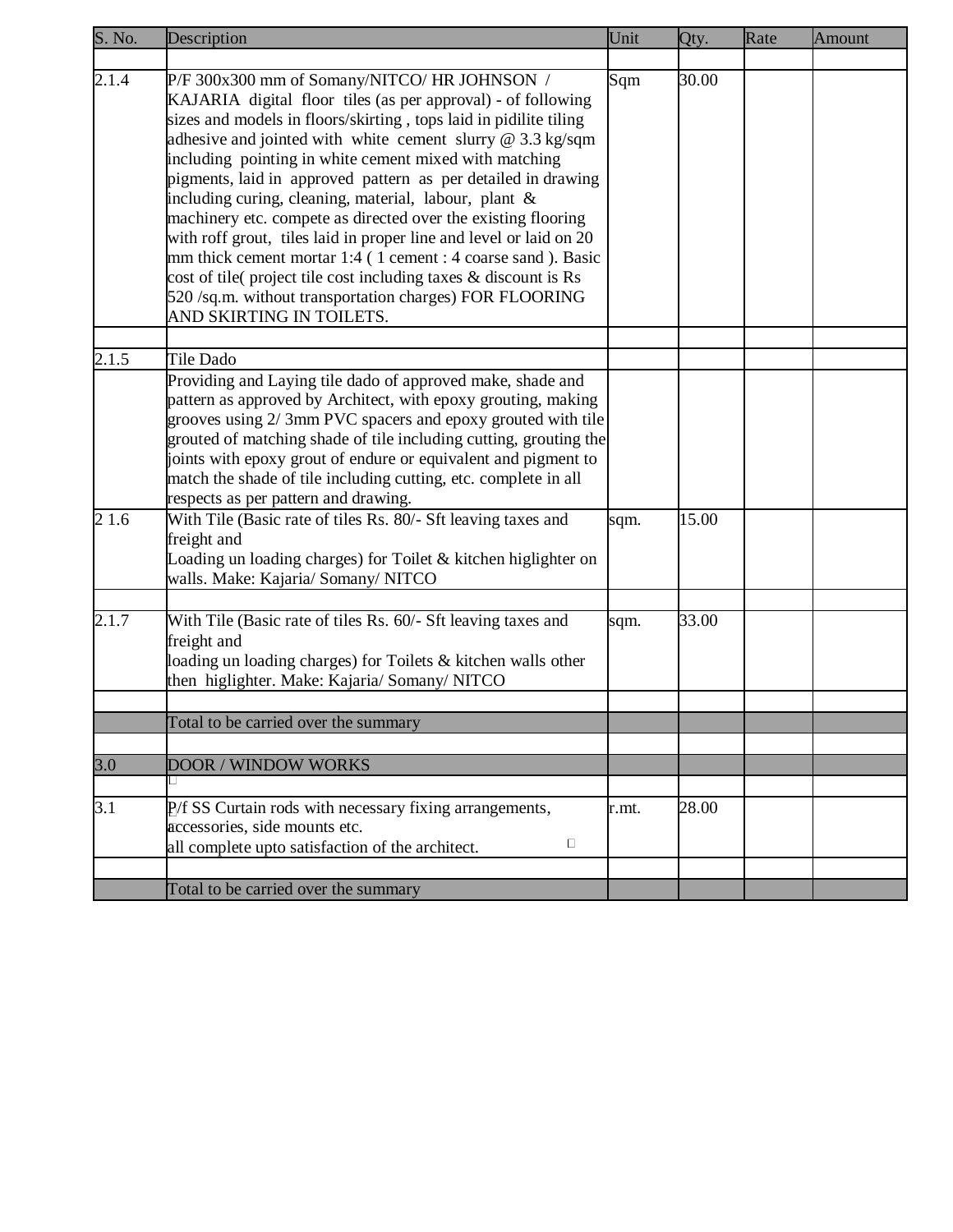| S. No. | Description                                                                                                                                                                                                                                                                                                                                                                                                                                                                                                                                                                                                                                                                                                                                                     | Unit | Qty. | Rate | Amount |
|--------|-----------------------------------------------------------------------------------------------------------------------------------------------------------------------------------------------------------------------------------------------------------------------------------------------------------------------------------------------------------------------------------------------------------------------------------------------------------------------------------------------------------------------------------------------------------------------------------------------------------------------------------------------------------------------------------------------------------------------------------------------------------------|------|------|------|--------|
|        |                                                                                                                                                                                                                                                                                                                                                                                                                                                                                                                                                                                                                                                                                                                                                                 |      |      |      |        |
| 4.0    | <b>FURNITURE</b>                                                                                                                                                                                                                                                                                                                                                                                                                                                                                                                                                                                                                                                                                                                                                |      |      |      |        |
|        |                                                                                                                                                                                                                                                                                                                                                                                                                                                                                                                                                                                                                                                                                                                                                                 |      |      |      |        |
| 4.1    | STORAGE FULL / LOW HEIGHT / CREDENZA                                                                                                                                                                                                                                                                                                                                                                                                                                                                                                                                                                                                                                                                                                                            |      |      |      |        |
| 4.1.1  | Providing and fixing low/full height storage of following size<br>storage: fabricated out of 19mm BWP commercial board in<br>1.0mm thick approved laminate from the outside and 0.8 mm<br>laminate on the inside. All storages to have a backing of 12 mm<br>thk MARINE PLY.                                                                                                                                                                                                                                                                                                                                                                                                                                                                                    |      |      |      |        |
|        |                                                                                                                                                                                                                                                                                                                                                                                                                                                                                                                                                                                                                                                                                                                                                                 |      |      |      |        |
|        | Providing and fixing in position Full Height/low ht. storage 600 Sq.ft.<br>mm-750 mm deep and upto ceiling height with shutters made of<br>19 mm. thick. Commercial ply & shelves made out of 19 mm<br>commercial ply. The storage shall be finished externally with<br>1.0 mm thick laminate of approved shade and melamine polish<br>with enamel/plastic base on inner surface as per specification<br>with brass oxidised hinges, tower bolts, magnetic ball catchers,<br>lock, handle (6"-12" SS handle), SS robe hook on inner sides of<br>shutter and SS hanger rod etc. all to be hettich/haffele make<br>complete in all respects as per drawing $\&$ instructions of<br>Architect / Bank's Engineer, For BEDROOM WARDROBES<br>AND BELOW STAIRCASE AREA |      |      |      |        |
|        |                                                                                                                                                                                                                                                                                                                                                                                                                                                                                                                                                                                                                                                                                                                                                                 |      |      |      |        |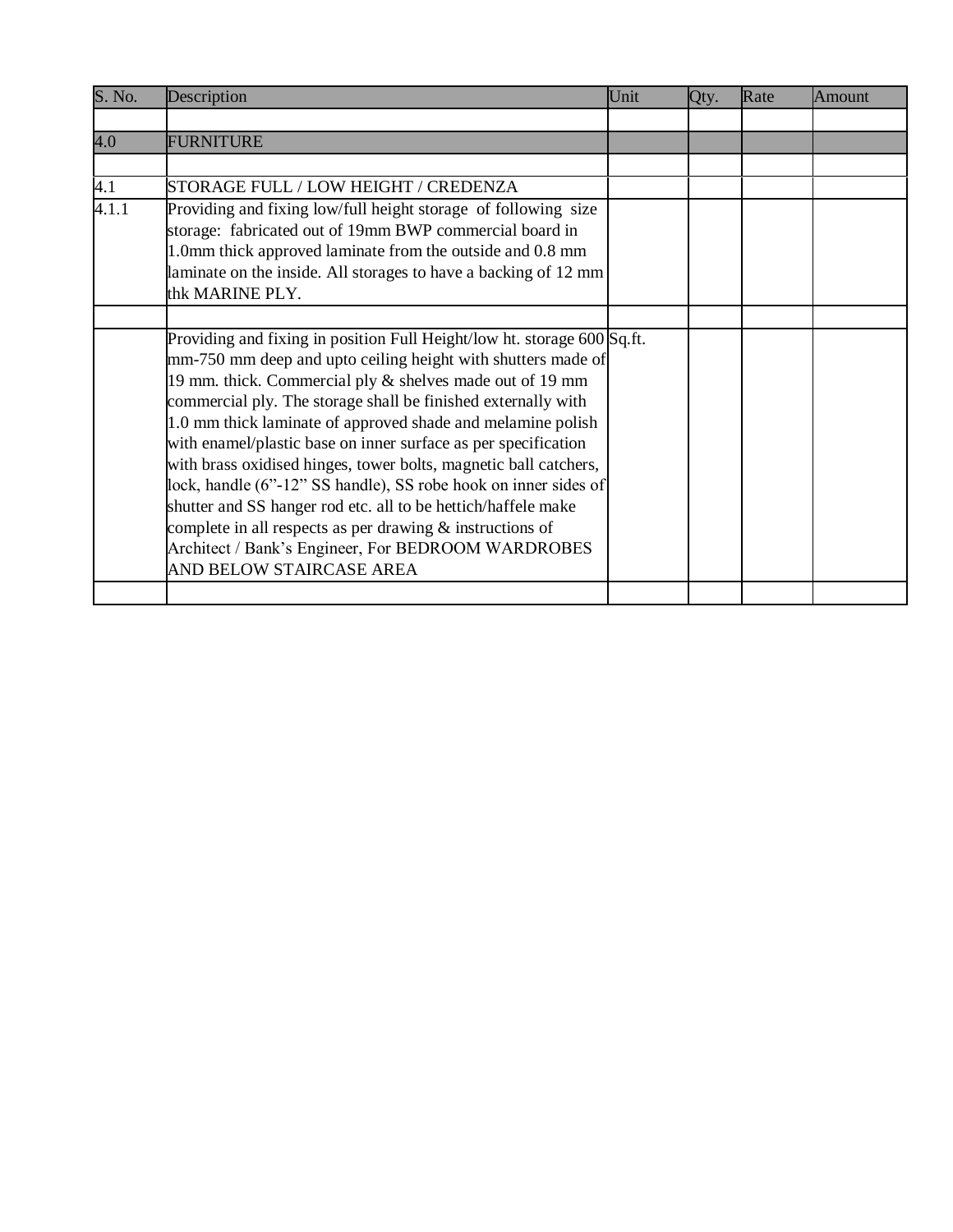| S. No. | Description                                                      | Unit          | Qty.           | Rate | Amount |
|--------|------------------------------------------------------------------|---------------|----------------|------|--------|
|        |                                                                  |               |                |      |        |
| 50     | SANITARY WORKS (Approved fixtures makes: JAQUAR /                |               |                |      |        |
|        | <b>KOHLER)</b>                                                   |               |                |      |        |
| 5.1    | Providing and Fixing CPVC/G.I. pipes (medium quality of          |               |                |      |        |
|        | Jindal/Tata make complete with CPVCgalvanised iron fitting       |               |                |      |        |
|        | (UNIK) brand or all descriptions, such as tees, elbows,          |               |                |      |        |
|        | reducers, clamps. suspenders, unions, check nut bends etc.,      |               |                |      |        |
|        | including cutting, threading, chasing and making good the        |               |                |      |        |
|        | walls, floors RCC work etc., and filling the same with cement    |               |                |      |        |
|        | concrete 1: 2: 4 (1 cement: 2coarse sand: 4 graded stone         |               |                |      |        |
|        | aggregate 20mm nominal size) after embedding the pipes,          |               |                |      |        |
|        | including painting the pipes (with desired shade of 2 coats      |               |                |      |        |
|        | enamel paint over coat of primer, where pipes are exposed)       |               |                |      |        |
|        | and painting with 2 coats of anticorrosive bitumnistic paint     |               |                |      |        |
|        | including necessary excavation upto the required depth, in       |               |                |      |        |
|        | trenches and back filling, and covering the pipes with 75mm      |               |                |      |        |
|        | thick sand all around the pipes, complete, as per detailed       |               |                |      |        |
|        | specifications and P/F C.I. (R.I.F. ) pipes and Making           |               |                |      |        |
|        | necessary additions to existing CI and G.I pipe work including   |               |                |      |        |
|        | new work for G.I and C.I upto connection in all floors in one    |               |                |      |        |
|        | pantry and two water cooler pose basket (Approx depth 100        |               |                |      |        |
|        | mm), 1 no. Multipurpose basket (Approx depth 150 mm), 2 no.      |               |                |      |        |
|        | Multipurpose basket (Approx depth 250 mm)                        |               |                |      |        |
| 5.2    | For ONE KITCHEN, Three TOILETS & three BASIN                     | <b>LUMPSU</b> | $\overline{A}$ |      |        |
|        | POINTS.                                                          | M             |                |      |        |
| 5.5    | P/F Powder coated Square/Round C.P. jali (chilly make)125        | No.           |                |      |        |
|        | mm on floor                                                      |               |                |      |        |
|        | trap.                                                            |               |                |      |        |
| 5.4    | Providing and Fixing 15mm nominal bore C.P. brass kitchen        | No.           |                |      |        |
|        | mixer with                                                       |               |                |      |        |
|        | swiveling spout (hot and cold) and deluxe head of approved       |               |                |      |        |
|        | make.                                                            |               |                |      |        |
|        |                                                                  |               |                |      |        |
| 5.5    | Providing and fixing Florentine basin Jaquar make FLS-WHT- No.   |               | R              |      |        |
|        | 5931, Table Top Basin, Size (mm) 120 x 510 x 355 single hole     |               |                |      |        |
|        | 15mm C.P. brass jaguar with ARIA SERIES Single Lever             |               |                |      |        |
|        | Basin Mixer code: ARI-39051B, including c.p jaguar waste         |               |                |      |        |
|        | coupling 32 mm (code no 709, c.p jaguar bottle trap european     |               |                |      |        |
|        | type 32mm, code: ARI-39053 one numbers angular stop cock         |               |                |      |        |
|        | with flange including necessary c.p brass steel tubes i.e        |               |                |      |        |
|        | Providing and Fixing 30cm long 15mm nominal bore C.P.            |               |                |      |        |
|        | copper connection pipe with C.P. unions)                         |               |                |      |        |
| 5.6    | Providing and fixing ivory vitreous china wall European type     | No.           | З              |      |        |
|        | (Aria Code: ARS-WHT- 39951/UFSM, - WC, Size (mm)                 |               |                |      |        |
|        | 350 x355 x 570 JAQUAR                                            |               |                |      |        |
|        | MAKE) with seat and lid, with flush valve system of jaquar       |               |                |      |        |
|        | make Code: CIS-CHR- 31191510X Control Plate Smarty,              |               |                |      |        |
|        | Design All Chrome with 32mm control cock and elbow set           |               |                |      |        |
|        | complete with adjustable sleeve and wall flange including Wall   |               |                |      |        |
|        | Mounted Frame With Installation Kit (Code: CIS-WHT-              |               |                |      |        |
|        | 31801022) and Slim Cistern Body Only with C.P. brass hinges      |               |                |      |        |
|        | and rubber buffers, with fittings and Unions etc., complete      |               |                |      |        |
|        | painting wherever required and cutting and making good the       |               |                |      |        |
|        | walls and floors: W.C. pan with white plastic seat and lid with  |               |                |      |        |
|        | all pipes in c.p brass etc. with necessary trap, including spray |               |                |      |        |
|        | jet. (ALL COMPLETE OF JAQUAR MAKE) FOR TOILETS                   |               |                |      |        |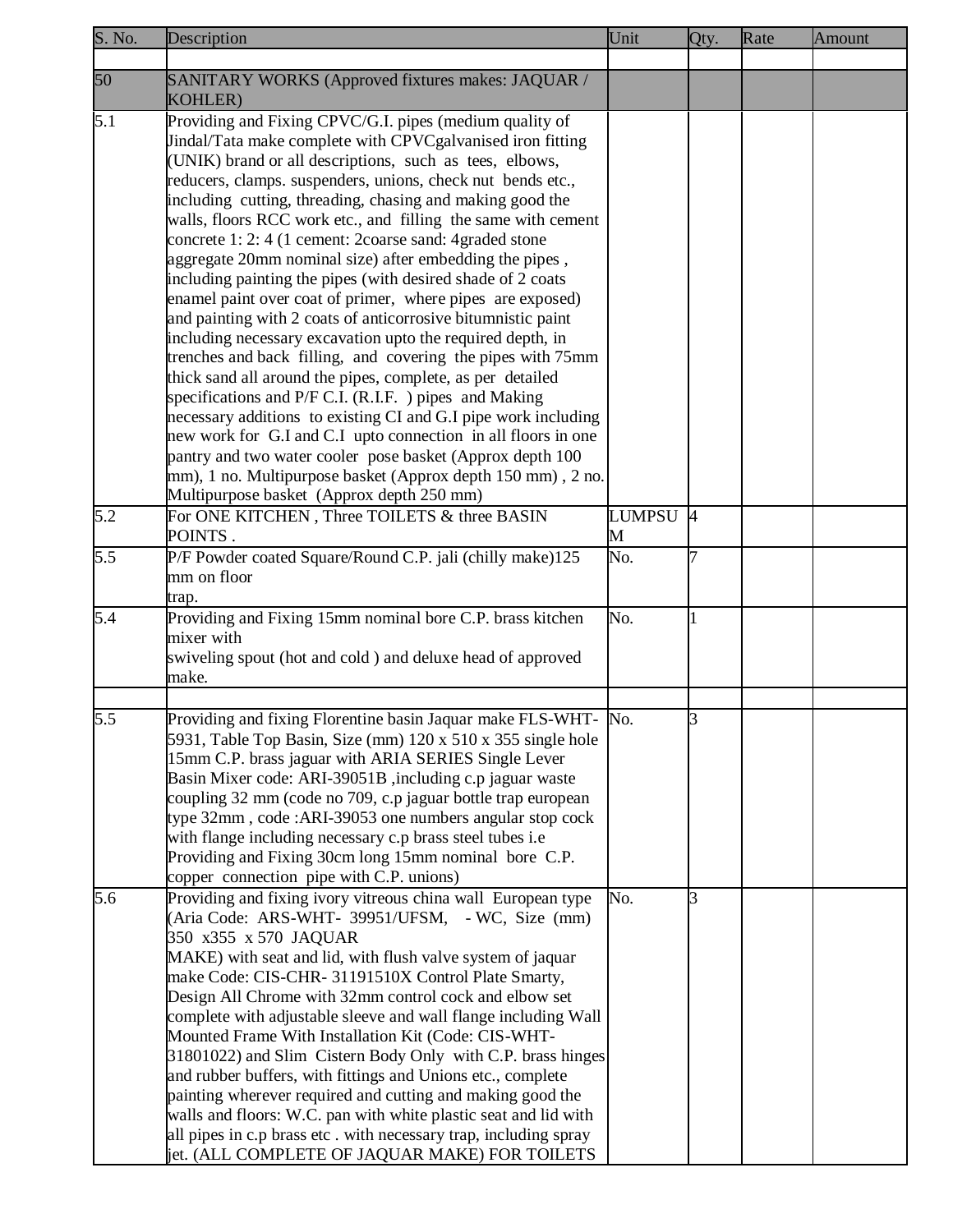| 5.7  | $P$ & F jaguar toilet paper holder with flap (recessed type)<br>Code: AKB-35753 Toilet Roll Holder of Kubix series with C.P.<br>brass screws . FOR TOILETS                                                                  | No. | 1.00 |  |
|------|-----------------------------------------------------------------------------------------------------------------------------------------------------------------------------------------------------------------------------|-----|------|--|
| 5.8  | P & F jaguar Code: AKB-35781F Towel Rack of Kubix series<br>jaquar make complete with wall brackets fixed to PVC cleats<br>with C.P. brass screws. FOR TOILETS                                                              | No. | 3.00 |  |
| 5.9  | P/F 6 mm thick float glass mirror bevelled edge of approved<br>qality over $1/2$ " water proof bwr ply with $3"x 1 1/2"$ th ivory<br>coast teak wood frame with melamine polish<br>as per approved sample. (TOILET MIRRORS) | No. | 3.00 |  |
| 5.10 | a)Providing & Fixing jaquar make ARI-39041 Two Way Bib<br>Cock with Wall Flange<br>c.p with cover caps etc complete all fittings inclusive. FOR<br><b>TOILETS</b>                                                           | No. | 8.00 |  |
|      | b) Providing and fixing 15mm C.P brass 041 two-way bib tap<br>with C.P brass threaded flange complete, including cutting and<br>making good the walls wherever required. FOR<br><b>TOILETS &amp; KITCHEN</b>                | No. | 8.00 |  |
| 5.11 | Providing and fixing fixed health faucet including 15mm dia<br>flexible connection from angle valve to health faucet, complete<br>as required.(jaguar make ALD-573)                                                         | No. | 3.00 |  |
| 5.12 | P/F jaguar Overhead shower Code: OHS-1805<br>Overhead Shower, 150X150mm dia fitting, including all<br>hardware/screws.                                                                                                      | No. | 3.00 |  |
| 5.13 | P/F jaguar Wall mixer arrangement only cruth Code: CON-<br>217KNContinental bath fitting including all<br>necessary fittings. FOR TOILETS                                                                                   | No. | 3.00 |  |
| 5.14 | P/F jaquar stainless steel soap dish of continental accessories<br>Code: AKB-35731<br>Soap Dish Holder. FOR TOILETS & KITCHEN                                                                                               | No. | 3.00 |  |
| 5.15 | Providing and fixing uplasticised PVC connection pipe with<br>brass unions:                                                                                                                                                 |     |      |  |
|      | 45 mm length, 15 mm nominal bore                                                                                                                                                                                            | No. | 6.00 |  |
|      |                                                                                                                                                                                                                             |     |      |  |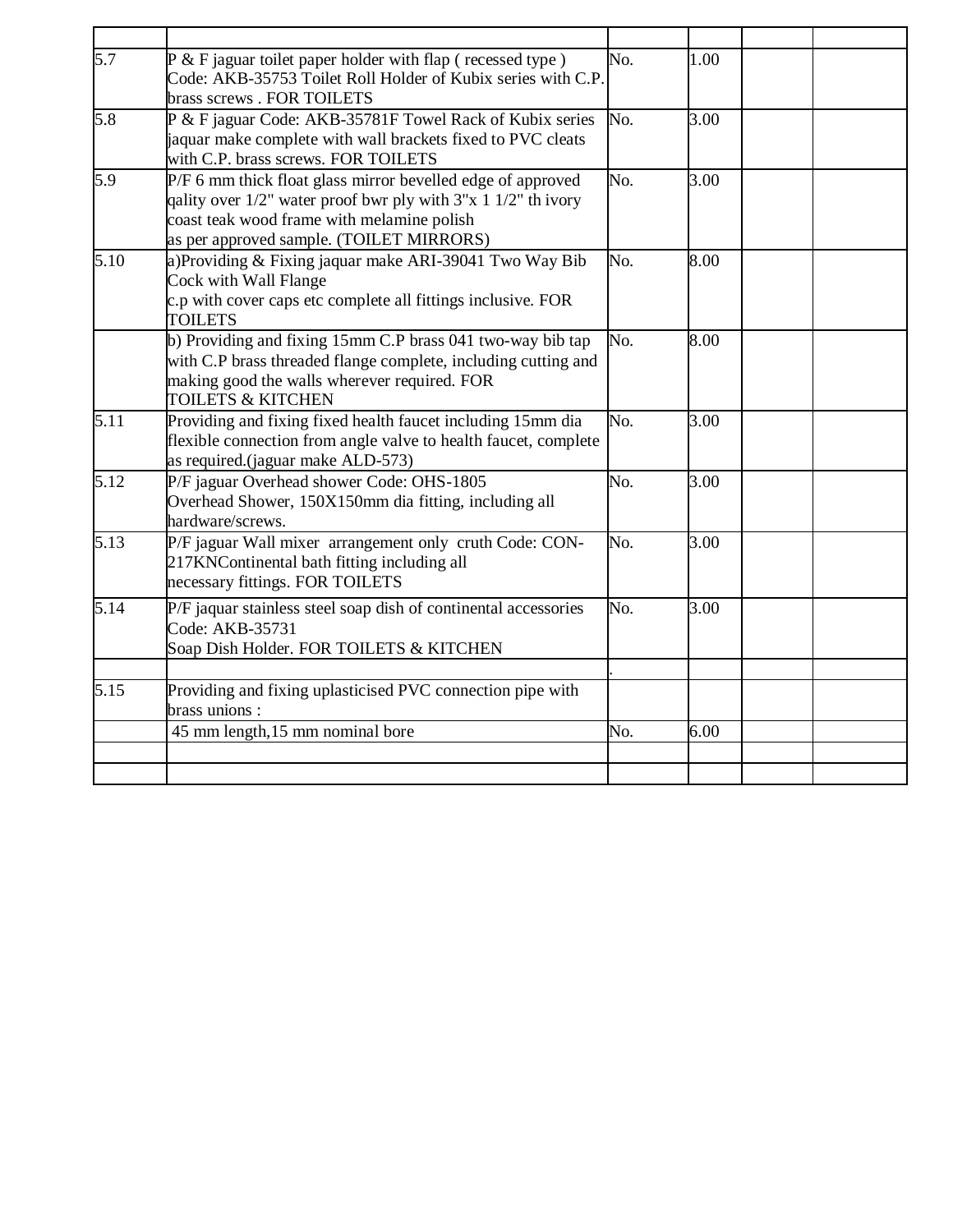| S. No.        | Description                                                                                                                                                                                                                                                                                                                                                      | Unit  | Qty.    | Rate | Amount |
|---------------|------------------------------------------------------------------------------------------------------------------------------------------------------------------------------------------------------------------------------------------------------------------------------------------------------------------------------------------------------------------|-------|---------|------|--------|
|               |                                                                                                                                                                                                                                                                                                                                                                  |       |         |      |        |
| 6.0           | <b>ELECTRICAL WORKS</b>                                                                                                                                                                                                                                                                                                                                          |       |         |      |        |
| 6.1           | Wiring for light point/ fan point/ exhaust fan point/ call bell<br>point with 1.5 sq.mm FRLS PVC insulated copper conductor<br>single core cable in surface / recessed steel conduit, with<br>modular switch, modular plate, suitable GI box and earthing the<br>point with 1.5 sq.mm FRLS PVC insulated copper conductor<br>single core cable etc. as required. |       |         |      |        |
| A             | Group A                                                                                                                                                                                                                                                                                                                                                          | Each  | 6       |      |        |
| 6.2           | Supplying and fixing suitable size GI box with modular plate<br>and cover in front on surface or in recess, including providing<br>and fixing 6 pin $5/6$ A & 15/16 A modular socket outlet and<br>15/16 A modular switch, connection etc. as required.                                                                                                          | Each  | 4       |      |        |
| 6.3           | Supplying and fixing suitable size GI box with modular plate<br>and cover in front on surface or in recess, including providing<br>and fixing 3 pin 5/6 A modular socket outlet and 5/6 A modular<br>switch, connections etc. as required.                                                                                                                       | Each  | 4       |      |        |
| 6.4           | Supplying and fixing following Modular base & cover plate on<br>existing modular metal boxes etc. as required.                                                                                                                                                                                                                                                   |       |         |      |        |
| (a)           | 8 Module                                                                                                                                                                                                                                                                                                                                                         | Each  | 3       |      |        |
| 6.5           | Supplying and fixing following size/modules, GI box along<br>with modular base & cover plate for modular switches in recess<br>etc. as required.                                                                                                                                                                                                                 |       |         |      |        |
| (b)           | 8 Module (125mm x 125mm)                                                                                                                                                                                                                                                                                                                                         | Each  | 3       |      |        |
| 6.6           | Wiring for circuit/submain wiring along with earth wire with<br>the following sizes of FRLS PVC insulated copper conductor,<br>single core cable in surface/recessed medium class PVC<br>conduit as required.                                                                                                                                                    |       |         |      |        |
|               | $2 \times 1.5$ sq. mm + 1 x1.5 sq. mm earth wire                                                                                                                                                                                                                                                                                                                 | Meter | 30      |      |        |
| $\frac{A}{B}$ | $2 \times 2.5$ sq. mm + 1 x 2.5 sq. mm earth wire                                                                                                                                                                                                                                                                                                                | Meter | 20      |      |        |
|               | $2 x 4 sq. mm + 1 x 4 sq. mm earth wire$                                                                                                                                                                                                                                                                                                                         | Meter | 80      |      |        |
| 67            | Supplying and fixing of modular type switc& socket in the<br>existing bo                                                                                                                                                                                                                                                                                         |       |         |      |        |
| $\frac{A}{B}$ | 5 amp switch                                                                                                                                                                                                                                                                                                                                                     | Each  | 15      |      |        |
| 6.8           | 5 amp socket<br>Supplying and fixing DP sheet steel enclosure on surface/recess Each<br>along with 25/32 A, 240 V "C" curve DP MCB DB complete<br>with connections, testing and commissioning etc. as required.                                                                                                                                                  | Each  | 10<br>8 |      |        |
|               |                                                                                                                                                                                                                                                                                                                                                                  |       |         |      |        |
|               | Total to be carried over the summary                                                                                                                                                                                                                                                                                                                             |       |         |      |        |